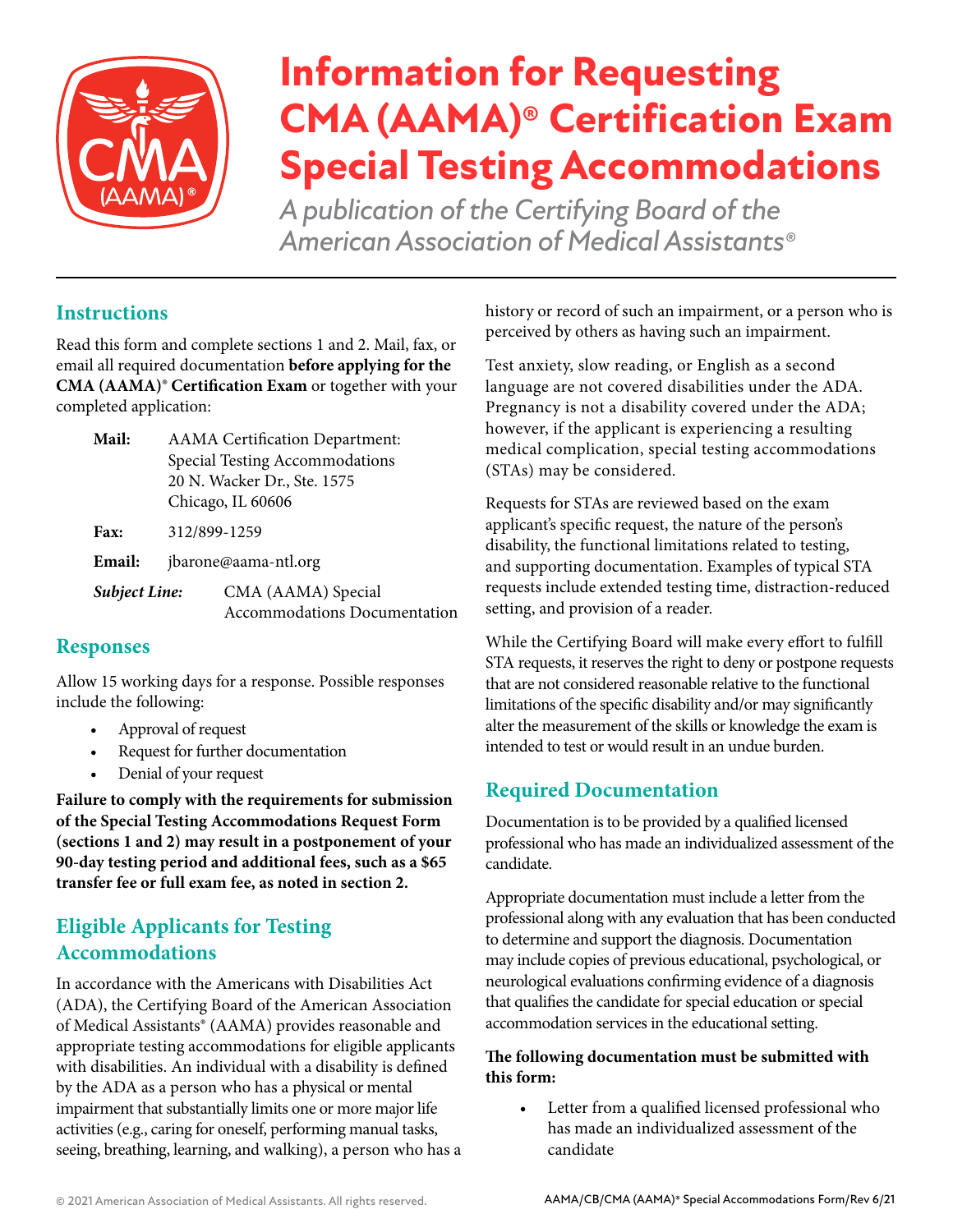- Diagnosis, code via the *Diagnostic and Statistical Manual of Mental Disorders, Fifth Edition* (*DSM-5*), summary history, and course of the disability
- Description of how the disability substantially limits one or more major life activities (not related to test taking)
- Recommendations for reasonable accommodations due to functional limitations

#### **Any of the following supplemental documentation may be submitted to support your request:**

- Documentation of past accommodations received in an educational setting
- Documentation of current accommodations received in an educational setting

## **Documenting an Attention-Deficit/ Hyperactivity Disorder**

A specific diagnosis of attention-deficit/hyperactivity disorder (ADHD) based on the *DSM-5* diagnostic criteria is required. Test anxiety and difficulties with memory, concentration, or organization occurring only on a situational basis do not fit the diagnostic criteria for ADHD.

Due to the challenge of differentiating ADHD from typical developmental patterns and behaviors of adults, including procrastination, disorganization, distractibility, restlessness, boredom, academic underachievement or test failure, low self-esteem, and chronic tardiness or absence, the evaluation must address the intensity and frequency of the symptoms and whether these behaviors constitute significant impairment in contexts other than the educational setting.

At a minimum, the evaluation must:

- Provide a history of presenting symptoms, including evidence of ongoing impulsive/ hyperactive or inattentive behavior that has significantly impaired functioning in several life settings (e.g., home, school, or work) over time
- Verify that one or more major life activities are significantly restricted by the disorder
- Describe current functional limitations that are presumably a direct result of the described problems with attention

### **Questions**

**Phone:** 800/228-2262 **Email:** CMAExam@aama-ntl.org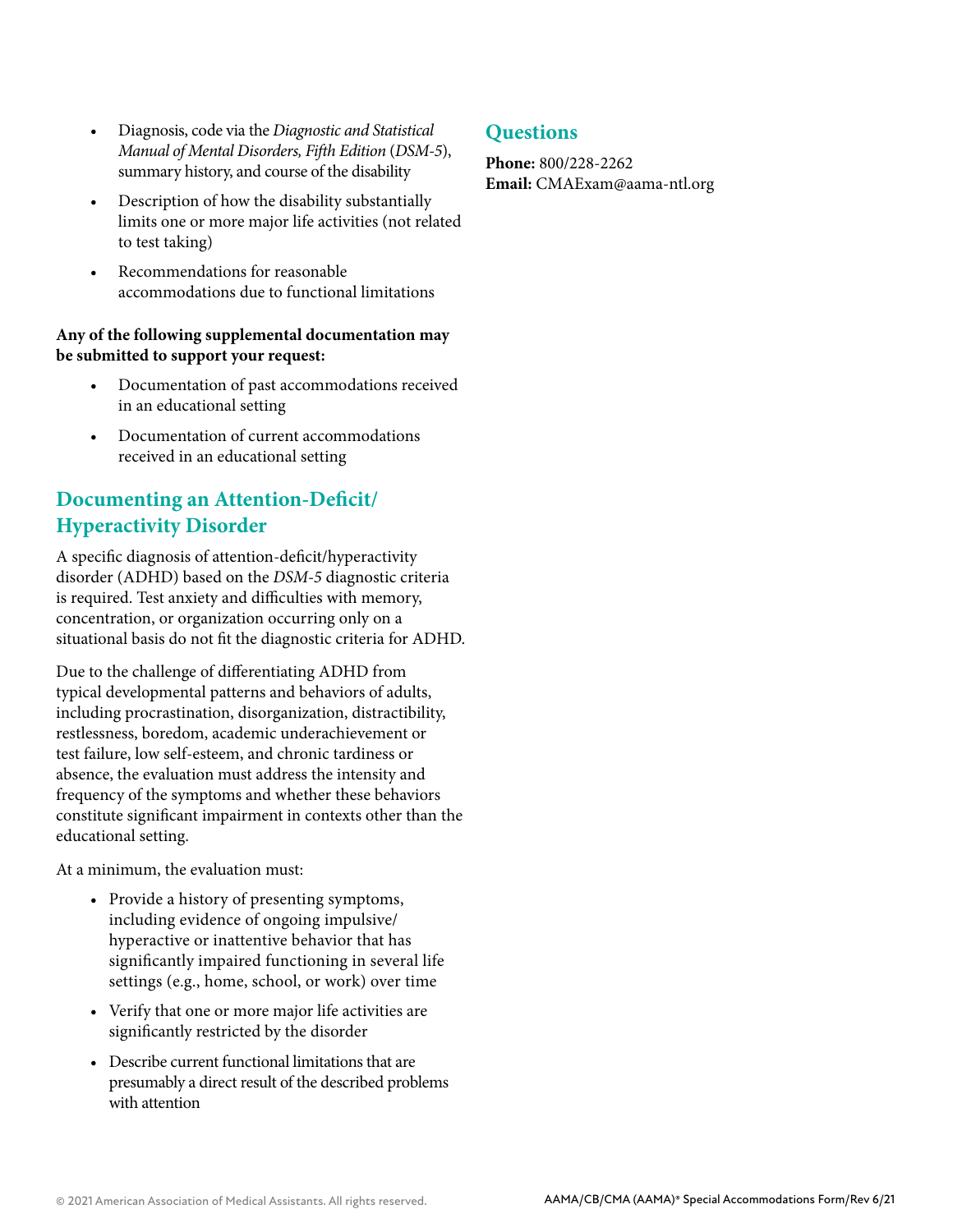

## **CMA (AAMA)® Certification Exam Section 1**

Special Testing Accommodations Request Form

| Full Name (with middle initial)                                                                                                                     |       |                                                                                                                             |
|-----------------------------------------------------------------------------------------------------------------------------------------------------|-------|-----------------------------------------------------------------------------------------------------------------------------|
| <b>Street Address</b>                                                                                                                               | City  |                                                                                                                             |
| <b>State</b>                                                                                                                                        | ZIP   |                                                                                                                             |
| Phone (Cell/Home/Work)                                                                                                                              | Email |                                                                                                                             |
| Social Security Number (last four digits)                                                                                                           |       |                                                                                                                             |
| Describe your disability:                                                                                                                           |       |                                                                                                                             |
|                                                                                                                                                     |       |                                                                                                                             |
| Describe how your disability limits one or more of your major life activities:                                                                      |       |                                                                                                                             |
|                                                                                                                                                     |       |                                                                                                                             |
| Have you received special accommodations at school, your workplace, or for another national exam?                                                   |       | □<br>Yes<br>□<br>No                                                                                                         |
| accommodations with this form:                                                                                                                      |       | If yes, list examples here, describe accommodations provided and applicable dates, and include a copy of records indicating |
|                                                                                                                                                     |       |                                                                                                                             |
| School:                                                                                                                                             |       | Workplace (list employer name):                                                                                             |
|                                                                                                                                                     |       |                                                                                                                             |
| National Exam(s):                                                                                                                                   |       |                                                                                                                             |
|                                                                                                                                                     |       |                                                                                                                             |
| the physician or health professional. What accommodations are you requesting for the CMA (AAMA) Certification Exam?                                 |       | Accommodations must be appropriate to the disability and must be validated on the supporting documentation provided by      |
| Time and one-half<br>$\Box$                                                                                                                         | □     | Distraction-reduced testing area                                                                                            |
| Double-time<br>□                                                                                                                                    | □     | Other (please specify)                                                                                                      |
| $\Box$<br>Reader*                                                                                                                                   |       |                                                                                                                             |
| * Note that reading technology is not available at test centers. If approved, a reader<br>will be assigned to you to read each test question aloud. |       |                                                                                                                             |